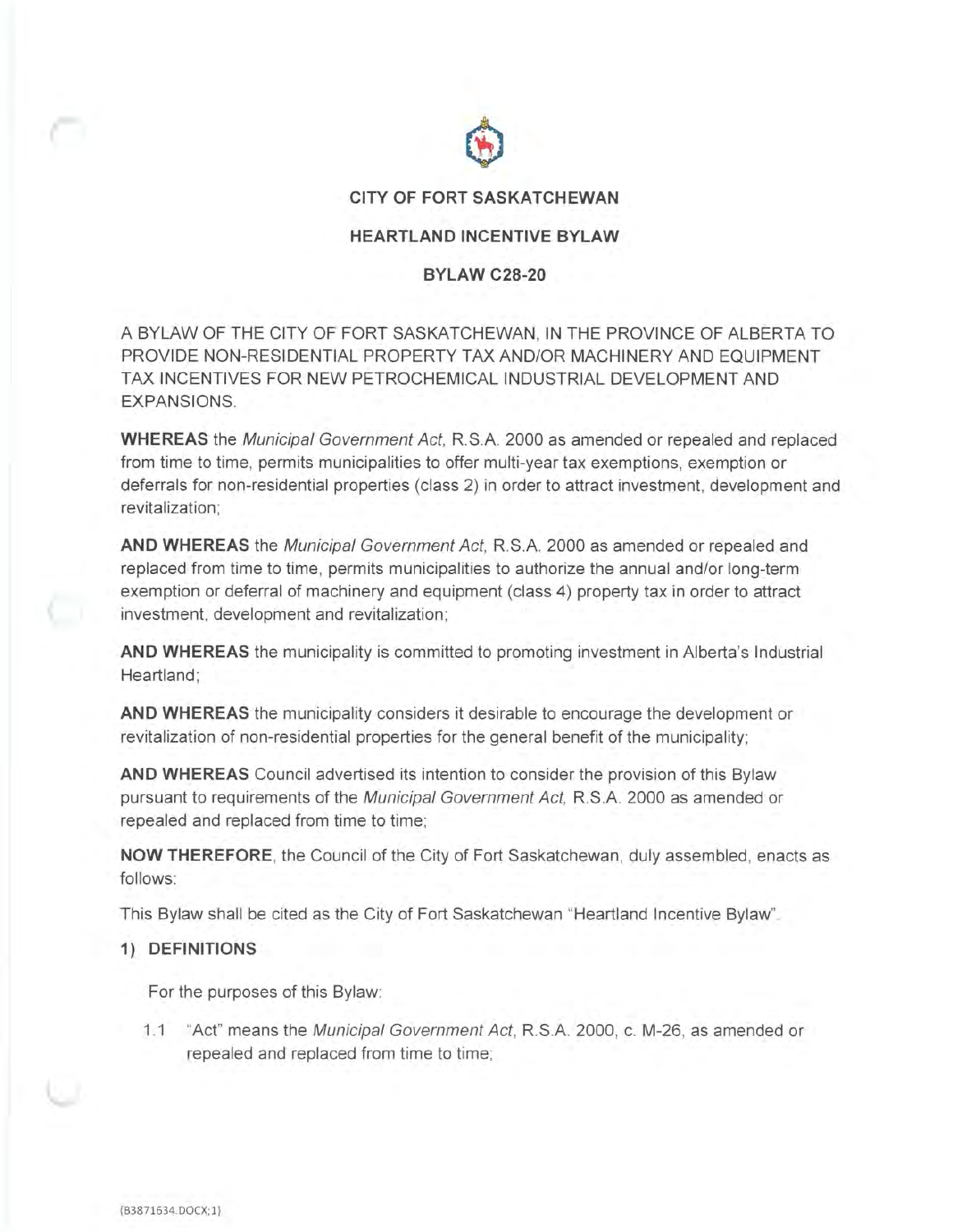- 1.2 "Administration" means the administrative and operational arm of the City comprised of various departments and business units and including all employees who operate under the leadership and supervision of the CAO;
- 1.3 "Alberta's Industrial Heartland" means that area of land in the City of Fort Saskatchewan found within the boundaries outlined in Appendix "A";
- 1.4 "Applicant" means a person who applies for an Exemption;
- 1.5 "Application Fee" means the fee established by this Bylaw to be paid at the time an application is submitted pursuant to this Bylaw;
- 1.6 "Assessed Person" means an assessed person as defined under Section 284(1) of the Act;
- 1. 7 "Associated Infrastructure" means the network of facilities and infrastructure that support hydrocarbon processing from the research and development of new innovative technology, necessary construction facilities, the development of the value-add product itself, its storage, and eventual delivery to an end-user (e.g. modular yards, air separation units, rail transportation facilities; etc.);
- 1.8 "City" means the municipal corporation of the City of Fort Saskatchewan;
- 1.9 "City Manager" means the chief administrative officer for the City as appointed by Council, including the CAO's delegate;
- 1.10 " Council" means the members who comprise the municipal Council for the City, and includes the Mayor and Councillors, individually and as a whole;
- 1.11 "Commercial Operation Date" means the date from which the project becomes a revenue generating project, with revenue being accounted for on the Assessed Person's Profit & Loss Statement;
- 1.12 "Complete Application" means an application submitted pursuant to this Bylaw that includes the Application Fee and the application requirements for Non-Residential Property or Machinery and Equipment tax incentives and the application form for Non-Residential Property or Machinery and Equipment tax incentives as established by Administration;
- 1.13 "Eligible Capital Cost" means the lower of the actual total capital costs incurred to build the Project, or the estimated cost to the Applicant to build the Project as outlined in the Complete Application, and shall include any new expenditures on labour, engineering , materials or other costs associated with the construction, but shall not include the costs of any improvements, or machinery and equipment that existed on the land before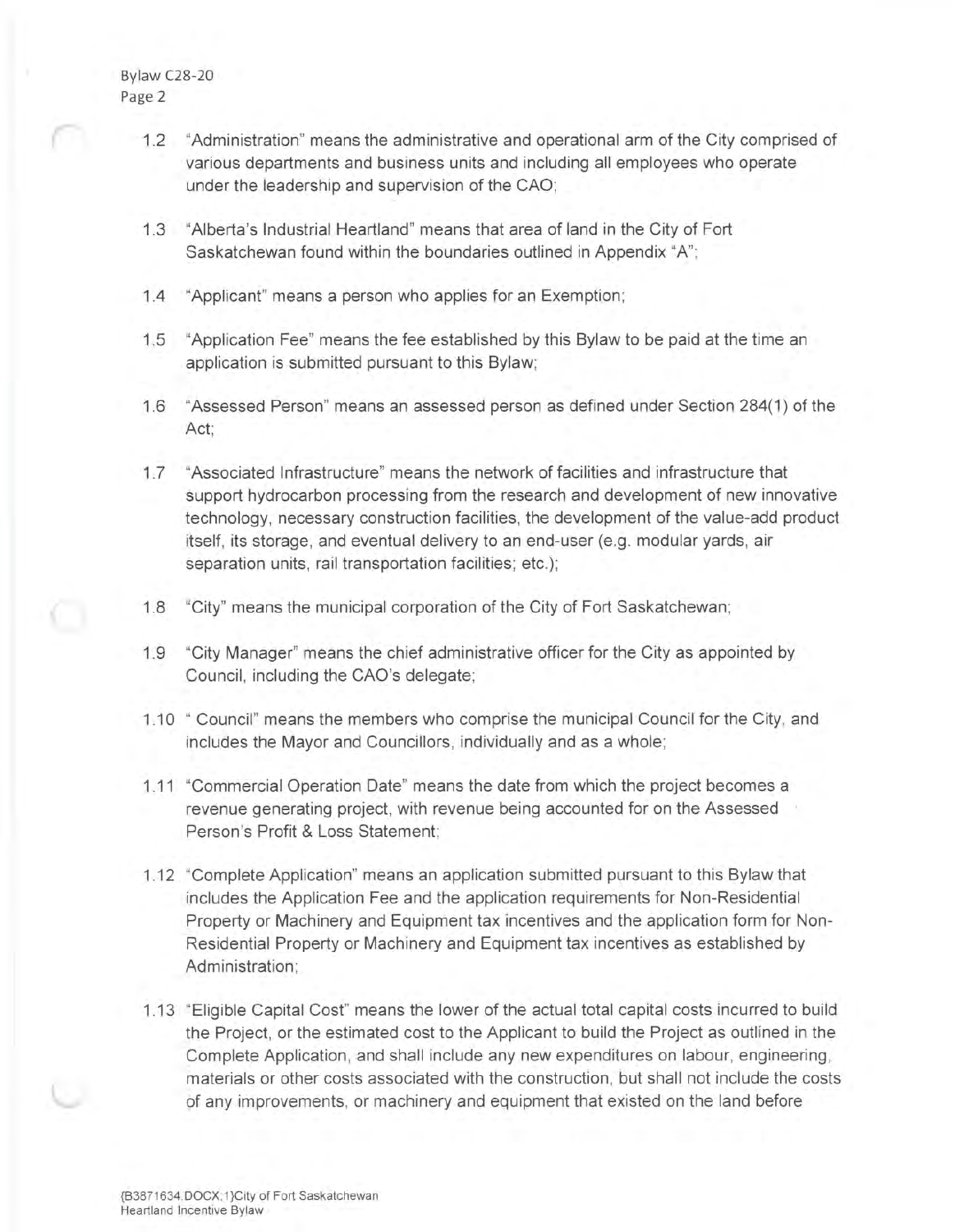> construction commenced or the land itself, maintenance and turnaround costs, or other non-capital costs such as legal/regulatory/permitting fees;

- 1.14 "Energy Value Chain" means processes involving the processing or utilization of hydrocarbons in such a way that produces higher-value products relative to the feedstock and may include, but is not limited to, projects that involve:
	- a. manufacturing products;
	- b. researching and developing product lines and new technology;
	- c. transporting and storage of products; and
	- d. services directly relating to manufacturing, researching or transporting products;
- 1.15 "Exemption" means an exemption from taxation for Non-Residential Property or Machinery and Equipment as provided for in Part 10, Division 2 of the Act. For purposes of clarity, the exemption from taxation applies only to taxes imposed by the City under Part 10, Division 2 of the Act and not any Provincial requisitions;
- 1.16 "Expansion" means development that adds to an existing Structure to increase the Structure's physical space for purposes of facilitating Energy Value Chain or Associated Infrastructure works within that Structure, excluding development that is relocating from one jurisdiction of Alberta's Industrial Heartland to another;
- 1.17 "Heartland Exemption" means the portion of taxes on a property that have been determined to be exempt in accordance with this Bylaw and is computed separately for Non-Residential Property and for Machinery and Equipment;
- 1.18 "Machinery and Equipment" means machinery and equipment as defined by the Act;
- 1.19 "New Construction" means the construction located within Alberta's Industrial Heartland of a new Structure for the purposes of establishing Energy Value Chain or Associated Infrastructure works within that Structure, excluding development that is relocating from one jurisdiction of Alberta's Industrial Heartland to another;
- 1.20 "Non-Residential Property" means non-residential as defined by the Act in respect of Property;
- 1.21 "Project" means New Construction or Expansion of Property, (excluding maintenance turnarounds or direct replacements of the components of an existing project);
- 1.22 "Property" means property as defined by the Act;
- 1.23 "Qualifying Property" means a Structure or Property that is the subject of the Project;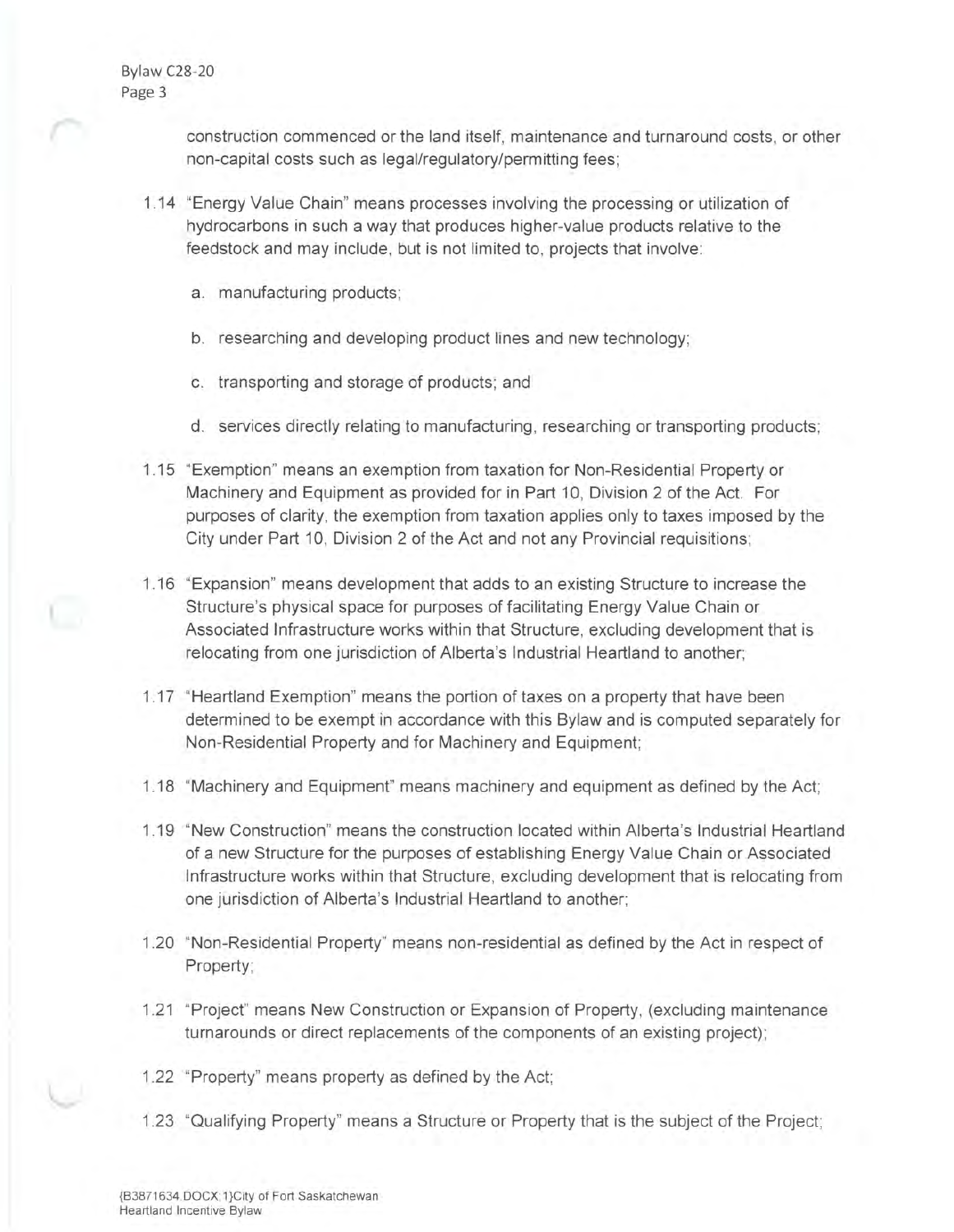- 1.24 "Structure" means a structure as defined by the Act that is Non-Residential Property;
- 1.25 "Skilled Job" means a job that requires a university degree, post-secondary diploma or certificate, or some form of trade credential that is commonly recognized; and
- 1.26 'Tax Incentive Agreement" means a written agreement setting out the terms and conditions for an Exemption for the Qualifying Property.

# **2) TAX EXEMPTION ELIGIBILITY**

- 2.1 To be eligible for a tax Exemption, the following eligibility criteria must be met:
	- a. Requirements for a Project:
		- i) be within the Energy Value Chain or Associated Infrastructure;
		- ii) be a New Construction or Expansion Project;
		- iii) be commenced subsequent to the passing of this Bylaw;
		- iv) deploy Eligible Capital Costs of more than \$50 million (Canadian dollars);
		- v) employ a minimum of 250 personnel, including contract and subcontract labour, during the construction period; and
		- vi) employ a minimum of 15 permanent Skilled Jobs during operations for the duration of the Tax Incentive Agreement.
	- b. Requirements for a Qualifying Property:
		- i) be physically located within the designated geographic area of Alberta's Industrial Heartland;
		- ii) obtain all necessary development approvals from the City;
		- iii) not be in arrears or have amounts owing with regards to property tax, utilities, or other fees owed to the City;
		- iv) not going through foreclosure; and
		- v) not in violation of a development agreement or the Safety Code Act at any time during the term of Tax Incentive Agreement.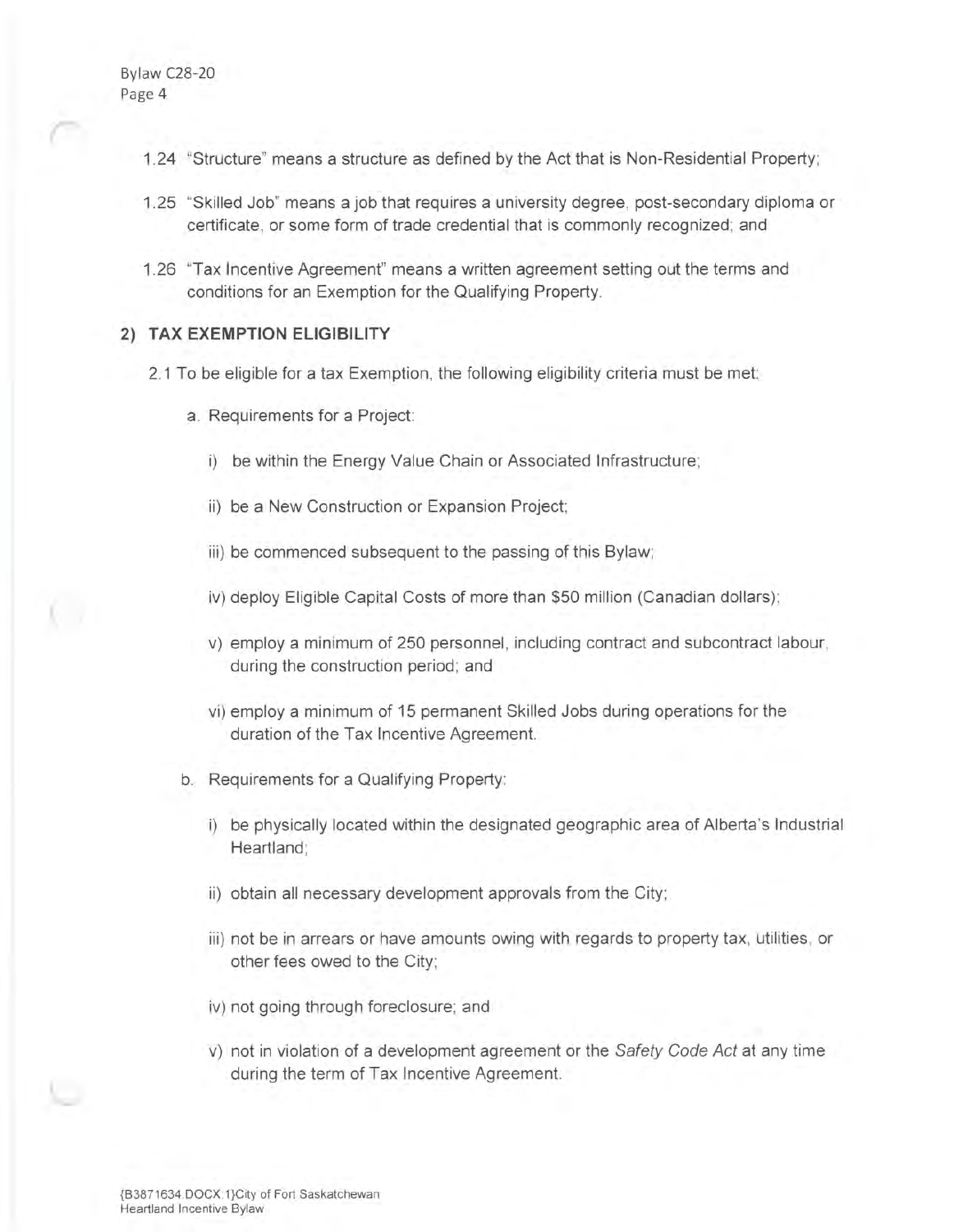- c. Requirements for Applicant:
	- i) Applicant is the Assessed Person or authorized agent for the Assessed Person;
	- ii) Assessed Person must not be in arrears or have amounts owing with regards to property tax, utilities, or other fees owed to the City;
	- iii) Assessed Person must not be in bankruptcy or receivership;
	- iv) Assessed Person must be in compliance with terms and conditions of any grant or other financial assistance received from the City, irrespective of the Project or Qualifying Property;
	- v) Assessed Person and their agent must not furnish false information within an application, or furnish false information or misrepresent any fact or circumstance to the City; and
	- vi) Assessed Person and their agent must meet all requirements under this Bylaw and the Act.

## **3) APPLICATION**

- 3.1 Application Process:
	- a. Applicants must submit a Complete Application to the City, and the City has the discretion to reject applications that are incomplete, ineligible, or provided after the deadline provided in this Bylaw.
	- b. Applicants must submit a non-refundable application fee in the amount of \$5,000.00 (Canadian dollars) or in accordance with the City's Fees and Charges Bylaw, if an application fee is therein set.
	- c. A Complete Application must be received by October 1<sup>st</sup> in the year prior to the year in which the requested Exemption is to commence.
	- d. A Complete Application must be received before construction of the Project has commenced.
	- e. If, after submitting a Complete Application, the scope or cost of a Project increases subsequent to the City accepting a Complete Application for consideration with respect to the Project such that the Eligible Capital Costs of the Project have increased, the Applicant may submit an amended Complete Application under this Bylaw to seek an amendment to an Exemption notwithstanding the fact that construction of the Project may have commenced .The amended application will be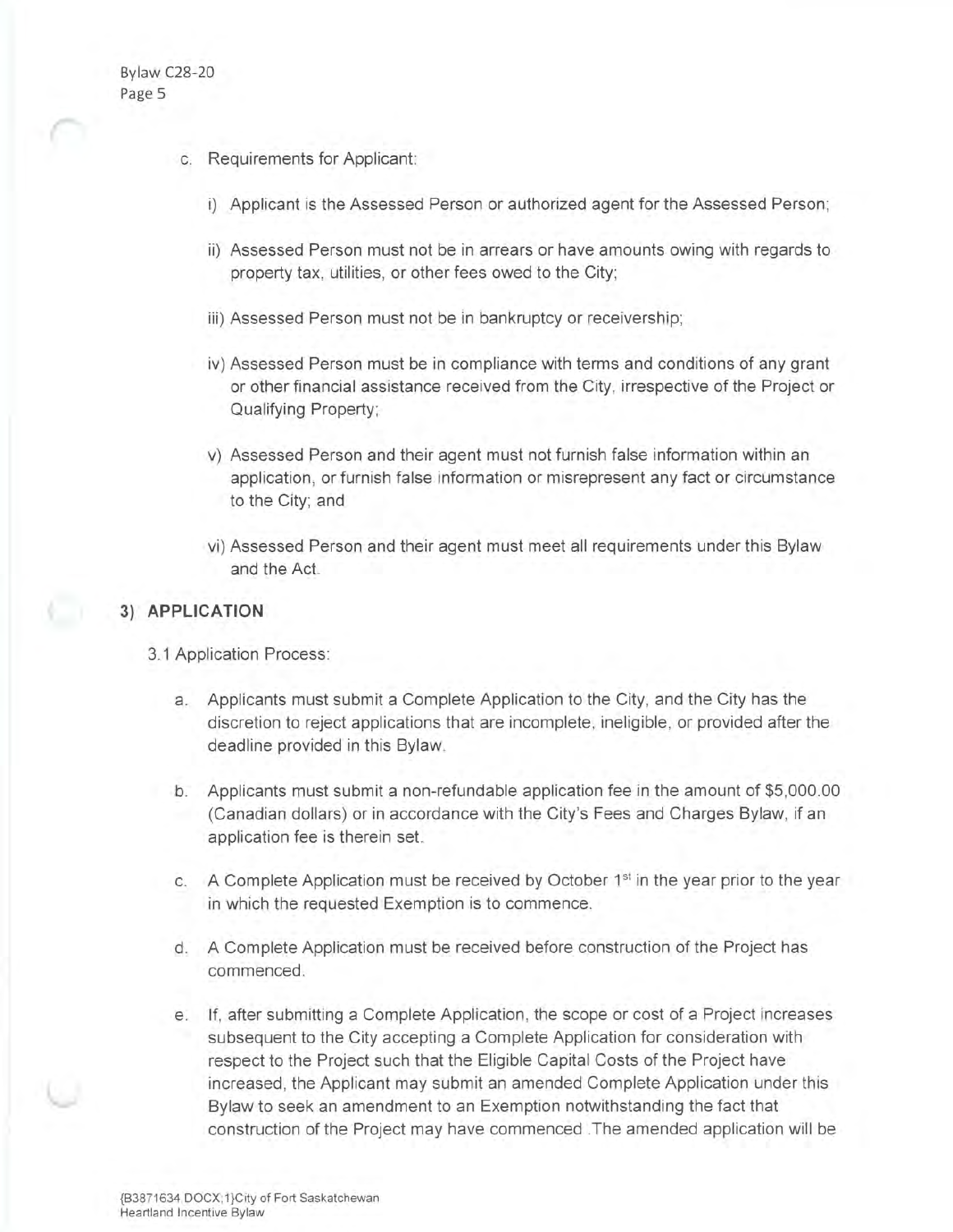considered as if it was received prior to construction of the Project commencing . Notwithstanding subsection (b) an additional Application Fee will not be required. In no case shall an Exemption be extended or have effect beyond 15 years after an Exemption is initially approved in accordance with this Bylaw as the result of a request for an amended Exemption.

- f. Applicants whose applications are returned as incomplete or ineligible may resubmit an application, provided the application is resubmitted by the deadline.
- g. Notwithstanding the Complete Application requirements, the City may require any additional information that, in the discretion of the City, is necessary to complete the application.
- h. Complete Applications may be considered and approved in accordance with this Bylaw before construction on the qualifying property is complete; however, the Exemption will not apply until all construction on the Qualifying Property is complete, the development is inspected and approved, and the Commercial Operation Date takes place.
- i. The City will advise Applicants in writing if their application is accepted for consideration. Applications accepted for consideration shall become the property of the City and may not be returned.
- 3.2 Consideration Process:
	- a. The City Manager may appoint a Program Officer to carry out the provisions of this Bylaw.
	- b. If the City Manager does not appoint a Program Officer, the City Manager is deemed to be the Program Officer.
	- c. The Program Officer may delegate any duty or responsibility of the Program Officer to an employee or agent of the City.
	- d. The Program Officer shall receive and consider Complete Applications within the provisions of this Bylaw and may consult with, obtain information from, and verify information with other employees or agents of the City, other governments, government agencies, or persons.
	- e. The Program Officer shall consider each application and make recommendations to the City Manager to:
		- i) grant the exemption and enter into a Tax Incentive Agreement with the Applicant, or;
		- ii) reject the application and advise the Applicant with written reasons as to why.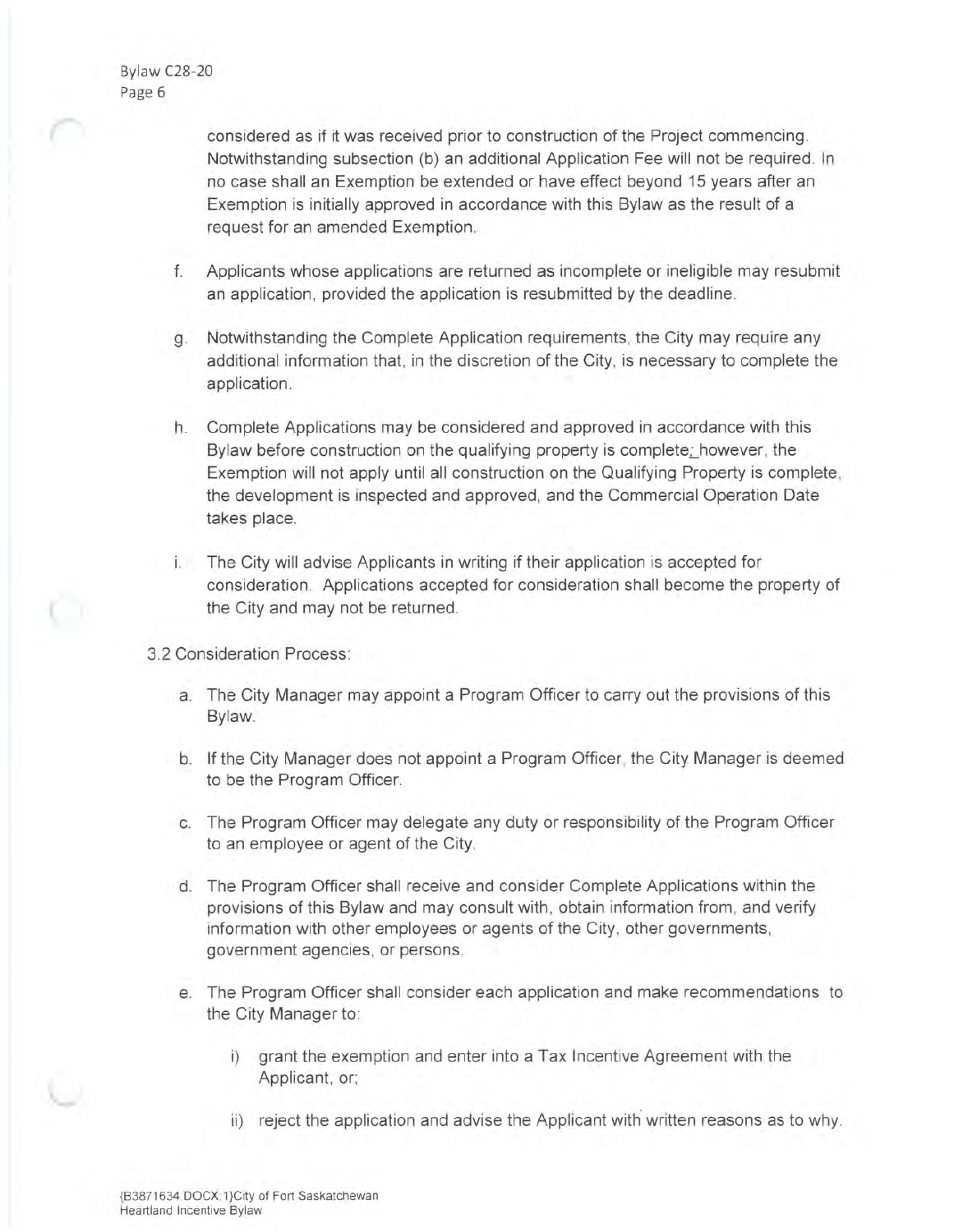> f. The City Manager shall be authorized to enter into a Tax Incentive Agreement with the Applicant if an Exemption is granted.

# **4) CALCULATION OF EXEMPTION**

- 4.1 A Heartland Exemption granted pursuant to this Bylaw shall be calculated and applied in accordance with this Section.
- 4.2 The amount of total taxes subject to Exemption shall be the equivalent of 2.5% of the Eligible Capital Costs of the Project, and shall in no case exceed this amount.
- 4.3 The Exemption shall be allocated as follows:
	- a. for all eligible tax years identified in the Tax Incentive Agreement, the Qualifying Property shall receive a maximum 80% Exemption on the incremental increase in the annual property taxes levied upon the Qualifying Property based on the increase in the assessed value of the Qualifying Property attributable to the New Construction or Expansion for which the tax incentive has been granted in that tax year;
	- b. notwithstanding anything in this Bylaw, should the remaining amount of the Heartland Exemption be less than 80% of the incremental increase in the annual property taxes levied upon the Qualifying Property in the assessed value of the Qualifying Property attributable to the New Construction or Expansion for which the tax incentive has been granted, the Exemption for that taxation year shall equal the remaining amount of the Heartland Exemption; and
	- c. notwithstanding anything in this Bylaw, an Exemption shall in no case apply for more than a single term of not more than 10 consecutive taxation years, and only one 10 year term may be granted.
- 4.4 Notwithstanding anything in the Bylaw, no Exemption shall be permitted to apply in a tax year that is more than 15 years after an Exemption is approved in accordance with this Bylaw.

# **5) TAX INCENTIVE AGREEMENT**

- 5.1 A Tax Incentive Agreement will be required for all granted tax Exemptions. The Tax Incentive Agreement shall include the following:
	- a. the taxation years to which the Exemption applies, which must not include any taxation year earlier than the taxation year in which the Exemption is granted;
	- b. conditions the breach of which will result in cancellation of the Tax Incentive Agreement, and the taxation year or years to which the conditions apply;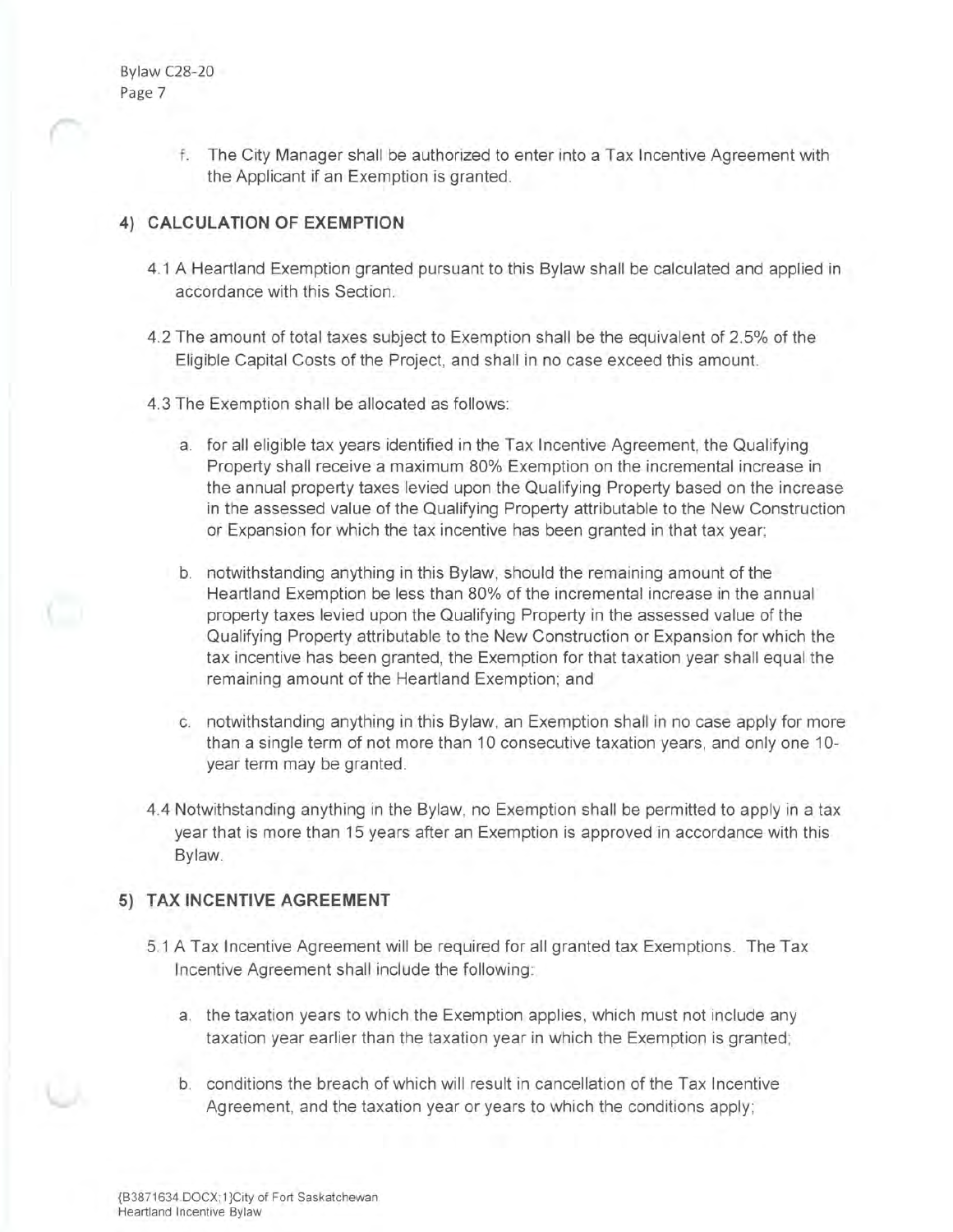- c. the date which Exemptions shall begin in effect; and
- d. the amount of the Exemption, to be calculated and applied in accordance with Section 4.

# **6) CANCELLATION OF EXEMPTION**

6.1 If at any time after an Exemption is granted, the Program Officer determines that:

- a. the Applicant or their application did not meet or ceased to meet any of the criteria in which formed the basis of granting the Exemption; or
- b. there was a breach of any condition of the Tax Incentive Agreement;

the Program Officer Council may cancel the Exemption for the taxation year or years in which the criterion was not met or to which the condition applies.

6.2 Notification of a decision to cancel an Exemption must be provided to the Applicant and must include reasons and identify the taxation year or years to which the cancellation applies.

## **7) APPEAL TO COUNCIL**

7.1 An Applicant may appeal to Council in the following situations:

- a. an Application for Exemption is refused or rejected;
- b. a Tax Incentive Agreement is cancelled; or
- c. content of the Tax Incentive Agreement is inconsistent with the Bylaw or the Act.
- 7.2 A request for appeal shall be submitted in writing to the City Manager within 30 days of:
	- a. written notice being sent to the Applicant that an application has been refused or rejected;
	- b. written notice being sent to the Applicant that a Tax Incentive Agreement is cancelled; or
	- c. execution of a Tax Incentive Agreement,

as the case may be.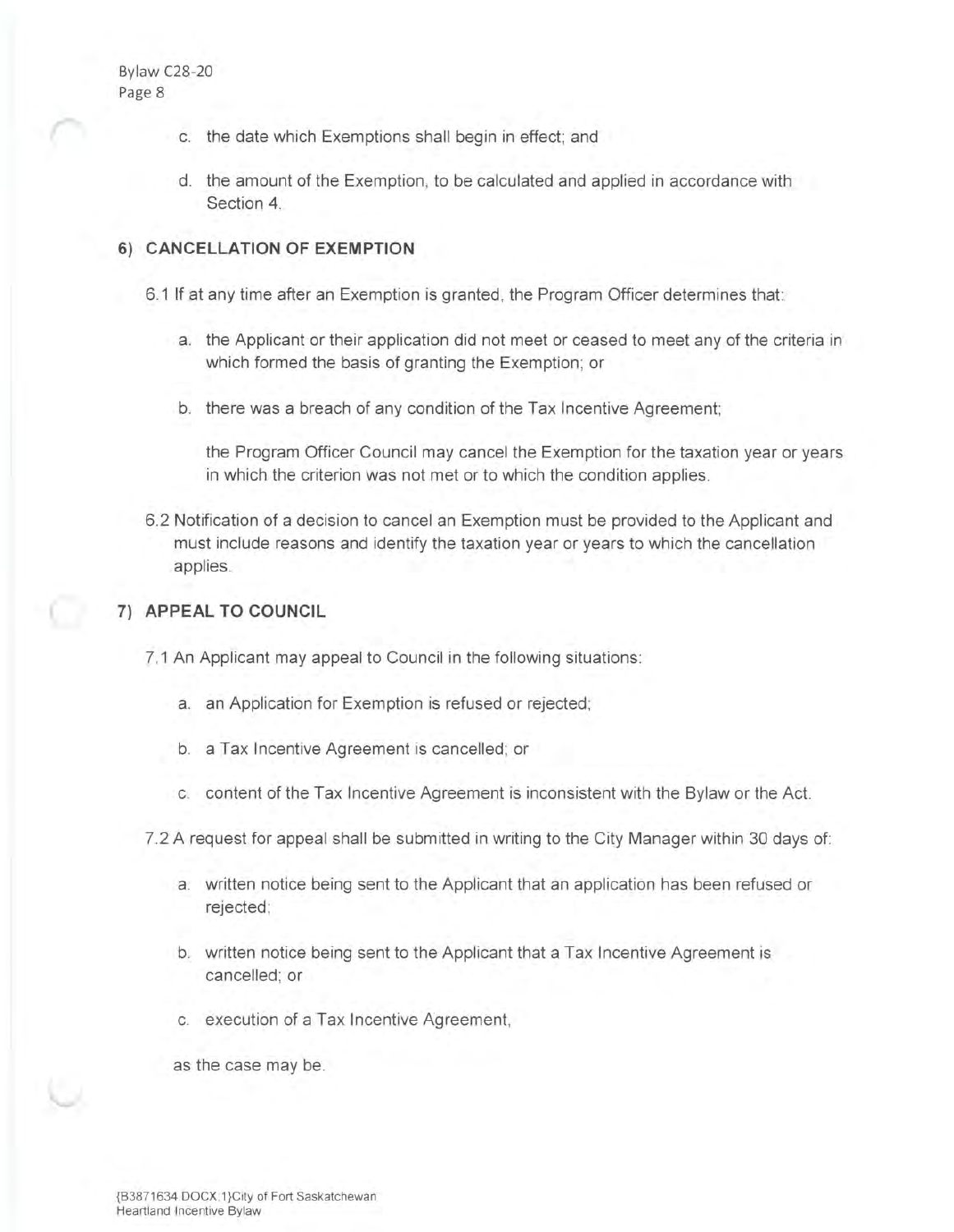- 7.3 Council shall consider an appeal at:
	- a. a regularly scheduled meeting of Council; or
	- b. a special meeting of Council.

7.4 Remedies available to Council upon conclusion of an appeal are:

- a. Council may uphold or revoke a decision of Administration with respect to the outcome of an application or cancelation of an Exemption; or
- b. Council can revise or direct Administration to revise a Tax Incentive Agreement.

# **8) SEVERABILITY**

8.1 That if at any time any provision of this Bylaw is declared or held to be illegal, invalid, or ultra vires, in whole or in part, then that provision shall not apply and the remainder of this Bylaw shall continue in full force and effect and shall be constructed as it had been enacted without the illegal, invalid or ultra vires provision.

# **9) EFFECTIVE DATE**

9.1 This Bylaw becomes effective upon third and final reading.

| READ a first time this                               | 8 <sup>th</sup> | day of | December | 2020  |
|------------------------------------------------------|-----------------|--------|----------|-------|
| READ a second time this                              | 8 <sup>th</sup> | day of | December | 2020. |
| READ a third time and passed this<br>8 <sup>th</sup> |                 | day of | December | 2020. |

---:;:, ~  $\sqrt{2}$ .... , ..... -~ .... I/  $#$ 

Date Signed: December 9, 2020